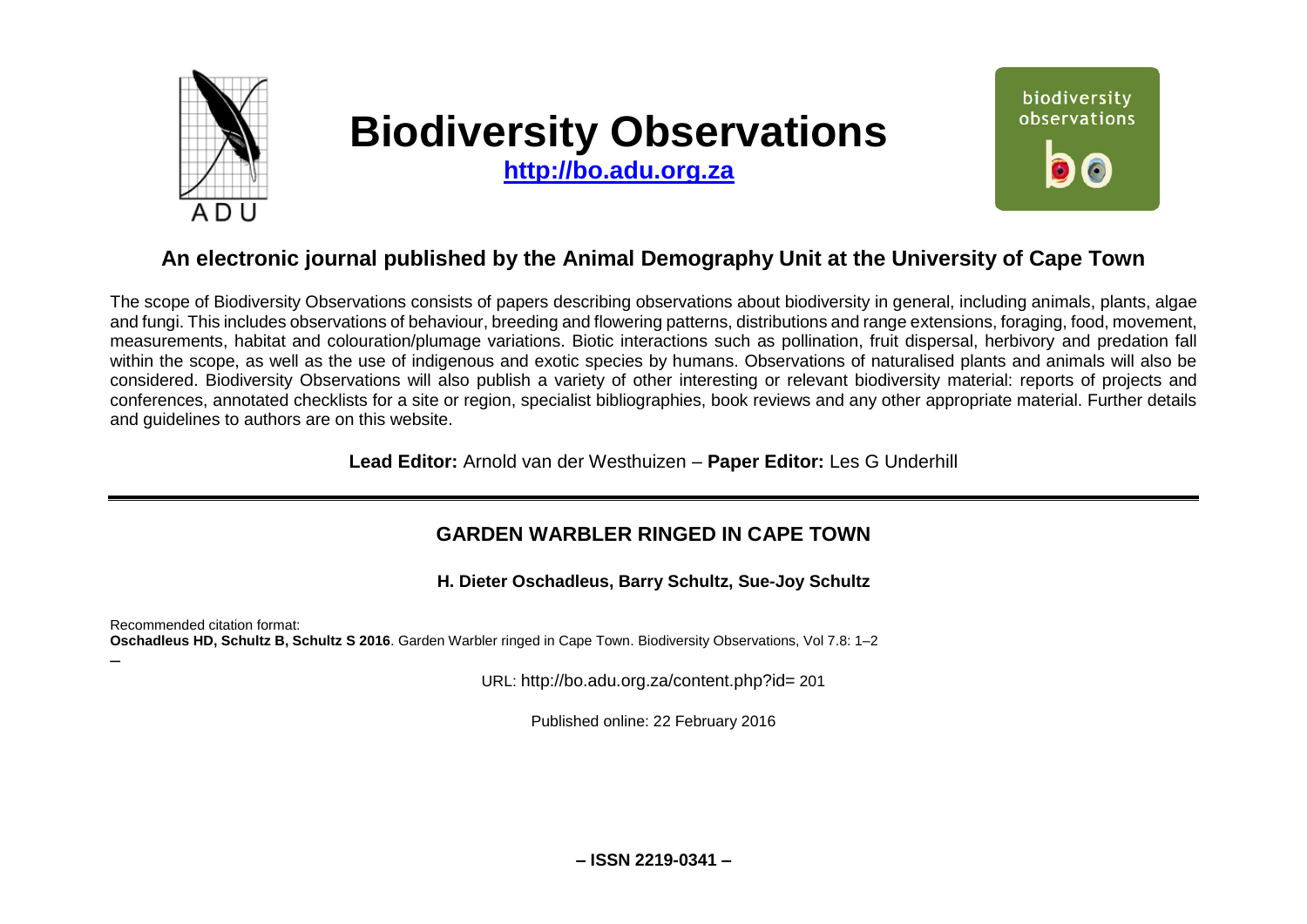#### **This is an Afring News paper**

## **GARDEN WARBLER RINGED IN CAPE TOWN**

*H. Dieter Oschadleus, Barry Schultz, Sue-Joy Schultz*

\* Corresponding author: doschadleus@gmail.com

While walking along our line of mist nets we noticed an unfamiliar warbler among the many weavers. We suspected that it was a Garden Warbler *Sylvia borin*, even though this species rarely occurs in Cape Town. At the ringing table it was soon confirmed as a Garden Warbler due to the light eye-ring, dark eye, and no eyebrow.

We were ringing at Princess Vlei on the western side (our site name is Windsor reeds – we have also ringed at other sites around Princess Vlei). The mist nets were put up before dawn on 6 February 2016. The first catch was at 05h45 and comprised two African Reed Warblers *Acrocephalus baeticatus* and a Southern Masked Weaver *Ploceus velatus*. At 06h05 flocks of weavers started flying into the nets. About 10 minutes later we started extracting the birds from this first exodus from the reeds. The birds were mostly Southern Masked Weavers, Cape Weavers *Ploceus capensis* and African Reed Warblers, with several other species, and the single Garden Warbler. The Garden Warbler must have been roosting in the reeds, although not necessarily close to the weavers.

We started ringing at this site in 2008 and have held irregular sessions here, to target weavers and Yellow Bishops *Euplectes capensis*. We have caught 20 species (Table 1), including one or two Southern Double-collared Sunbirds *Nectarinia chalybea*, though once 14 were ringed in one morning (Oschadleus & Schultz 2015). The weavers often roost in the reeds and fly out to forage during the day.

Bushes and trees, between the reeds around the vlei near the ringing site, provide possible foraging habitat for the Garden Warbler. It was not noted here during our previous session on 2 January 2016.



Fig. 1. Garden Warbler, ring FB47375, caught at Princess Vlei, Cape Town, on 6 February 2016. There are more photos at <http://vmus.adu.org.za/?vm=BirdPix-24086>

The Garden Warbler (ring FB47375) had no visible fat and a weight of 17.0 g. The primary feathers were all new, and the secondaries had the last two feathers growing. The wing (83 mm) and tail (57.5 mm) measurements for our bird are at the upper limit for the species (Hockey et al. 2005), suggesting that it is a male.

The Garden Warbler breeds in Europe east to Russia. It migrates to sub-Saharan Africa, occurring from Senegal, east to Kenya, and south to South Africa. In South Africa, it is mainly confined in the eastern half, with scattered records from the drier west, including Namibia. The majority of birds arrive in October–November, and depart March–April. Birds in South Africa are thought to originate from the eastern half of the breeding range of the species, perhaps from as far east as Siberia (Hockey et al. 2005). 3270 Garden Warblers have been ringed in Africa with SAFRING rings (Fig. 2).